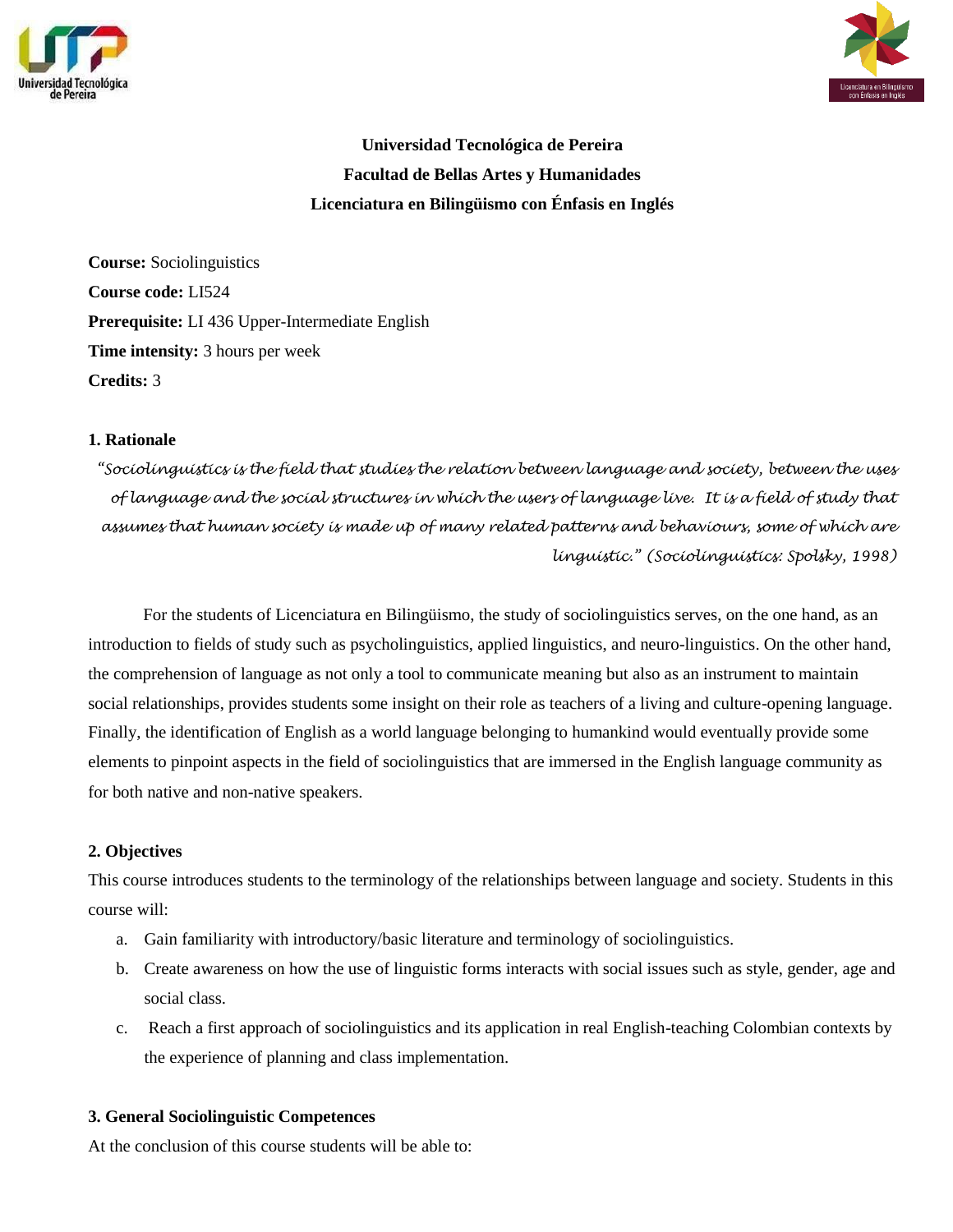



- 1. Recognize and provide examples of different languages, dialects and language variations being aware of the controversy in its definitions and conceptualizations.
- 2. Be aware of the differences between style and register and be able to adapt whenever they are required to do so.
- 3. Distinguish between pidgin and creole and their origin as sociolinguistic phenomena.
- 4. Exemplify different sociolinguistic phenomena such as diglossia or code switching as a result of language contact.
- 5. Recognize the main characteristics of speech communities and networks and be able to identify themselves as part of different speech communities and networks.
- 6. Provide examples on how culture influences languages and languages use by means of theories such as taboo and euphemism, taxonomies, etc.
- 7. Identify the differences in speech regarding gender from different perspectives: sociolinguistic, neurolinguistic, and psycholinguistic.
- 8. Relate their pedagogical proposals to the teaching and learning of the sociolinguistic competence.

In terms of linguistic competences in the four skills, the course will enable the students to:

# Listening:

- Specify how bias and prejudice may affect the impact of a spoken message

-Demonstrate an awareness of personal, ideological, and emotional biases.

-Identify the logical characteristics of an argument.

- Identify the emotional characteristics of an argument.

# Oral Production:

- Adjust discourse and behaviour in response to linguistic and non-verbal social cues.

- Effectively incorporate in his/her oral production, socio-linguistic norms appropriate to specific cultural and linguistic environments within the Anglophone culture.

- Respond, with a high degree of appropriate-ness, to verbal, non-verbal, and supra-segmental cues in order to make subtle adjustments in discourse

# Writing:

-Recognise a wide range of idiomatic expressions and colloquialisms and be able to use them when writing. -Perform and respond to basic language functions, such as information exchange and requests and express opinions and attitudes in a simple way.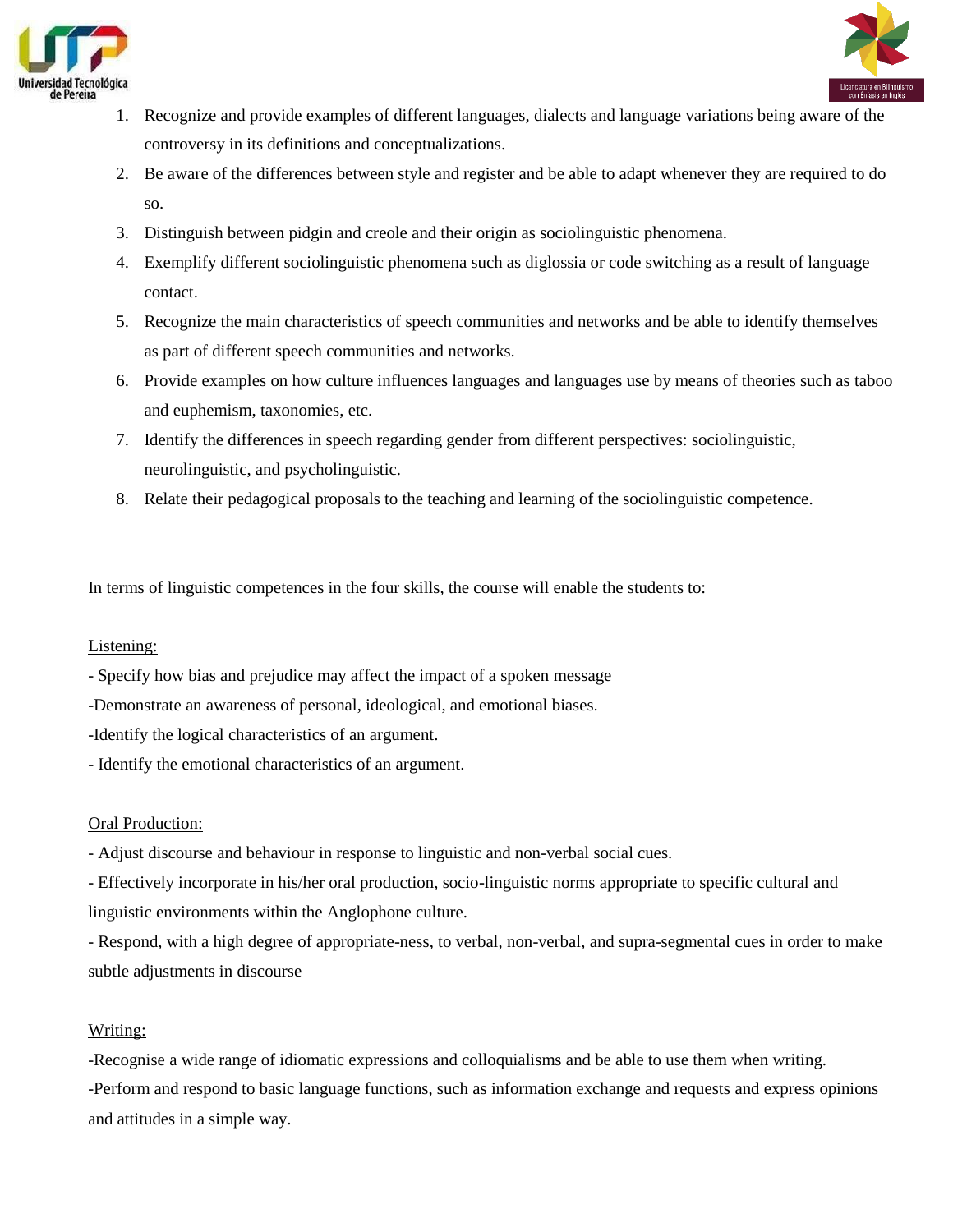

#### Reading:



-Read different types of texts with a satisfactory level of fluency, accuracy and intonation

-Show a satisfactory level of comprehension on informative, descriptive and narrative texts related to one's field of interest, by using a wide variety of reading strategies.

#### **4. Methodology**

The methodology implemented in the course will be a mixture of input sessions, guided discussions, student's presentations, written reports, micro teaching activities, etc. It means that this course incorporates elements of different pedagogical models such as:

**Content-based Approach:** Learners develop communicative skills (listening, reading, speaking, and writing) and are aware of structural items of the language through the exposure to theoretical input based on Sociolinguistics. Students will participate in activities such as: workshops, interviews, class discussions and debates (collaborative activities), summarizing, note taking, extracting key information, etc.

**Humanistic Approach:** The basis of the Humanistic Approach is *shifting the focus in education from teaching to learning, so that the teacher is no longer the focal point in class but someone who facilitates the process of education*. By means of reading assignments, classroom discussion and written tasks, students incorporate skills and concepts presented in the course into individual processes of intellectual, emotional, and spiritual growth that empower them to make positive, meaningful contributions to society. In-class and out-of class activities aim to present the English in ways that promote student's affective engagement with the language, respond to their needs and interests, and maximize opportunities to use English to communicate information, feeling and ideas.

**Critical Reflection:** Critical Reflection helps students by creating new understanding, by making them conscious of the *social, political, professional, economic and ethical assumptions that support or constrain one's actions*. It allows students to learn from mistakes, examine actions, evaluate them, propose solutions, revise and plan continually.

**Socio-constructivism:** Students complete graded in-class and out-of-class tasks, and select from a variety of optional, independent activities according to their interests, needs, and individual learning styles. Work is evaluated taking into account students' assimilation of skills and concepts into diverse, personalized, individualized models of the English language and EFL pedagogy.

Important: Each class will be guided by the assigned readings from the book *An Introduction to Sociolinguistics* by Wardhaugh (2006) and a series of supplemental readings shared throughout the semester. Therefore, **students should read all assigned material prior to class.** In the classroom, students will be responsible for participating, creating, and reflecting on the issues presented.

Finally, the course will integrate technology via the use of online material and the use of the LMS - Schoology to develop autonomous learning processes and to establish different channels of communication. This use of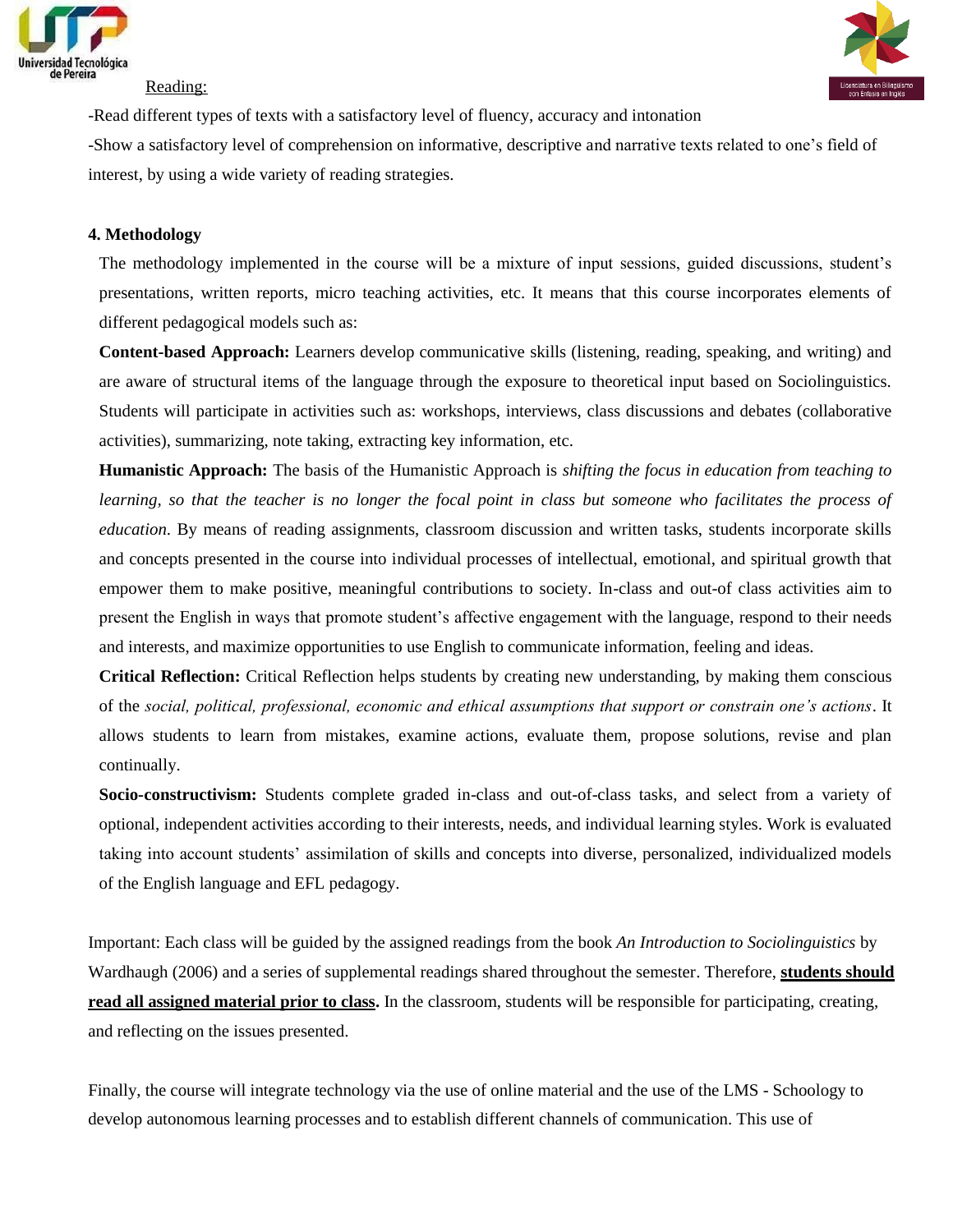



technological tools will serve as a model to teachers in development on how to integrate ICT's in

the language classroom.

# **5. Content units and tentative course schedule:**

| Week 1                                      | Presentation of course syllabus  |
|---------------------------------------------|----------------------------------|
| Feb. 5th-9th                                | What is sociolinguistics?        |
| Week 2                                      | Language, dialects and varieties |
| Feb. 12th-16th                              |                                  |
| Week 3                                      | Language, dialects and varieties |
| Feb. 19th-23rd                              | Lenguas indígenas de Colombia    |
| Week 4                                      | Pidgins and creoles              |
| Feb. 26th - Mar. 2nd                        |                                  |
| Week 5                                      | Pidgins and creoles              |
| Mar. 5 <sup>th</sup> – Mar. 9 <sup>th</sup> |                                  |
| Week 6                                      | Exam 1                           |
| Mar. 12th- 16th                             |                                  |
| Week 7                                      | Codes                            |
| Mar. 19th-23rd                              |                                  |
| Week 8                                      | Holy Week                        |
| Mar. 26th-30th                              |                                  |
| Week 9                                      | Words and culture                |
| Apr. $2nd$ -6 <sup>th</sup>                 |                                  |
| Week 10                                     | Words and culture                |
| Apr.9th- $13th$                             |                                  |
| Week 11                                     | Solidarity and politeness        |
| Apr. 16th-20th                              |                                  |
| Week 12                                     | Gender                           |
| Apr. $23^{\text{rd}}$ -27 <sup>th</sup>     |                                  |
| Week 13                                     | Gender                           |
| Apr. 30th-May 4th                           |                                  |
| Week 14                                     | Exam 2                           |
| May. 7th- 11th                              |                                  |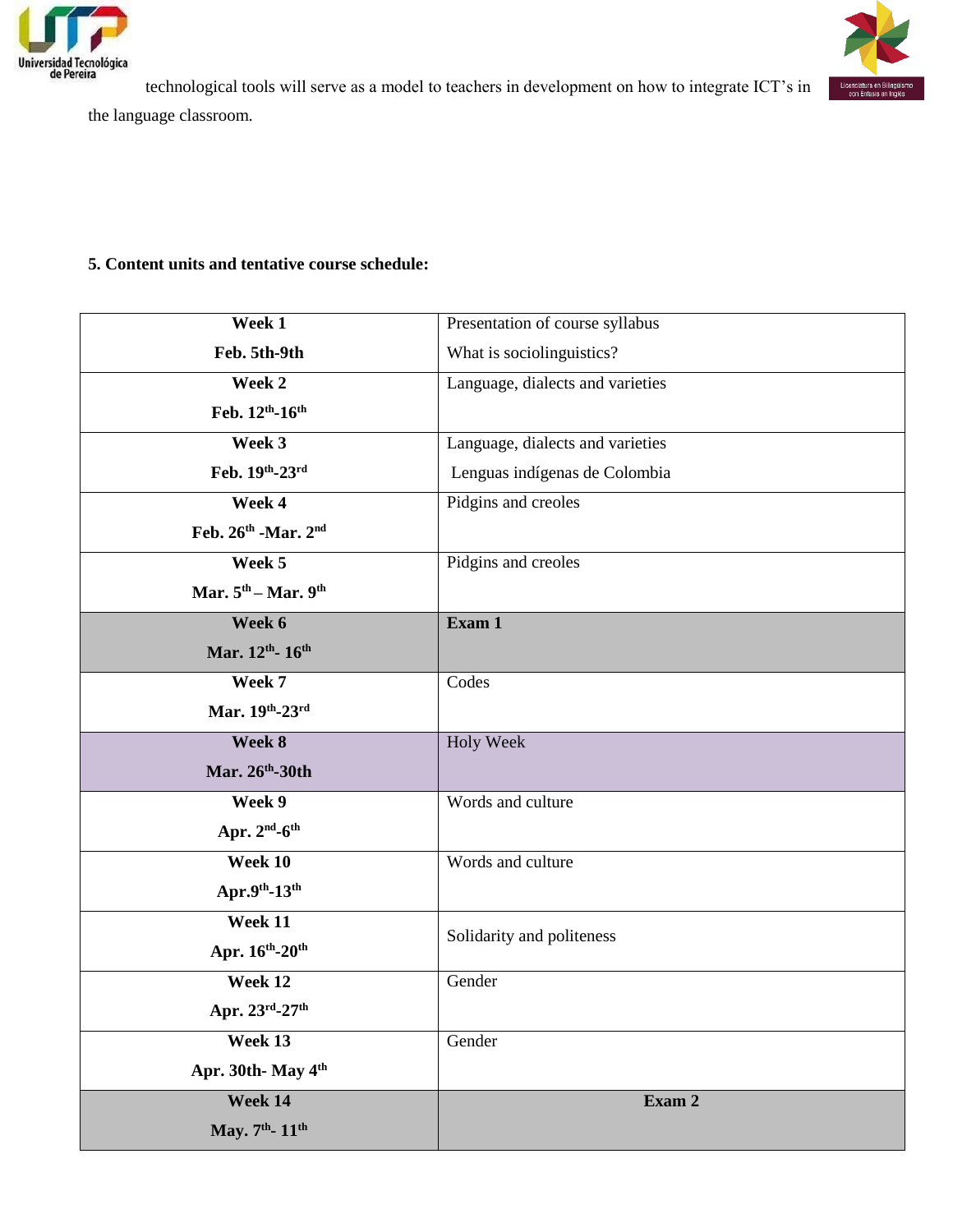



| <b>First week of exams</b> | Final exam – report for ethnography of speaking |
|----------------------------|-------------------------------------------------|
| May. $21^{st} - 25^{th}$   | Teaching the sociolinguistic competence         |
| Week 16                    | The sociolinguistic competence                  |
| May. 14th-18th             | Teaching the sociolinguistic competence         |
| Week 15                    | The sociolinguistic competence                  |
|                            |                                                 |

#### **6. Assessment and evaluation**

The course is intended to promote self-assessment and autonomy. Written exams will be given based on the materials discussed inside the class sessions and the tasks for homework. Oral presentations will also be part of the assessment as well as written tasks. Students are also allowed to self-assess their performance as well as their peers'. Discussion and reflection will contribute to the evaluation not only of the course itself but also the materials and the performance of both learners and teacher.

IMPORTANT: language will be graded in all the tasks, exams, and activities done in the Sociolinguistics course. Rubrics and percentages will be shared with all students prior to performing each of the tasks.

| <b>Assessment of content</b>                                                                    | Percentage |
|-------------------------------------------------------------------------------------------------|------------|
| <b>First partial exam:</b> written exam – application of concepts into real-world situations.   | 25%        |
| <b>Second partial exam:</b> written exam – application of concepts into real-world situations.  | 30%        |
| Third partial exam: report for ethnography of speaking                                          | 30%        |
| Various activities: various activities will be included under this category: quizzes, short     | 15%        |
| papers, written/spoken examples of concepts discuss in class, interviews, formal analysis, etc. |            |

#### **7. Bibliography**

BYRAM, Michael et al. Developing the Intercultural Dimension in Language Teaching, Council of Europe, 2002

SNOW, Don. From Language Learner to Language Teacher: An Introduction to Teaching English as a Foreign Language. TESOL Publications, 2007

WOLFSON, Nessa. PERSPECTIVES.Sociolinguistics and TESOL.Heinle&Heinle Publishers, 1989

FASOLD, Ralph. The Sociolinguistics of Language.Blackwell Publishers, 1999

McKAY, Sandra and HORNBERGER, Nancy.SOCIOLINGUISTICS AND LANGUAGE TEACHING. CUP, 1996